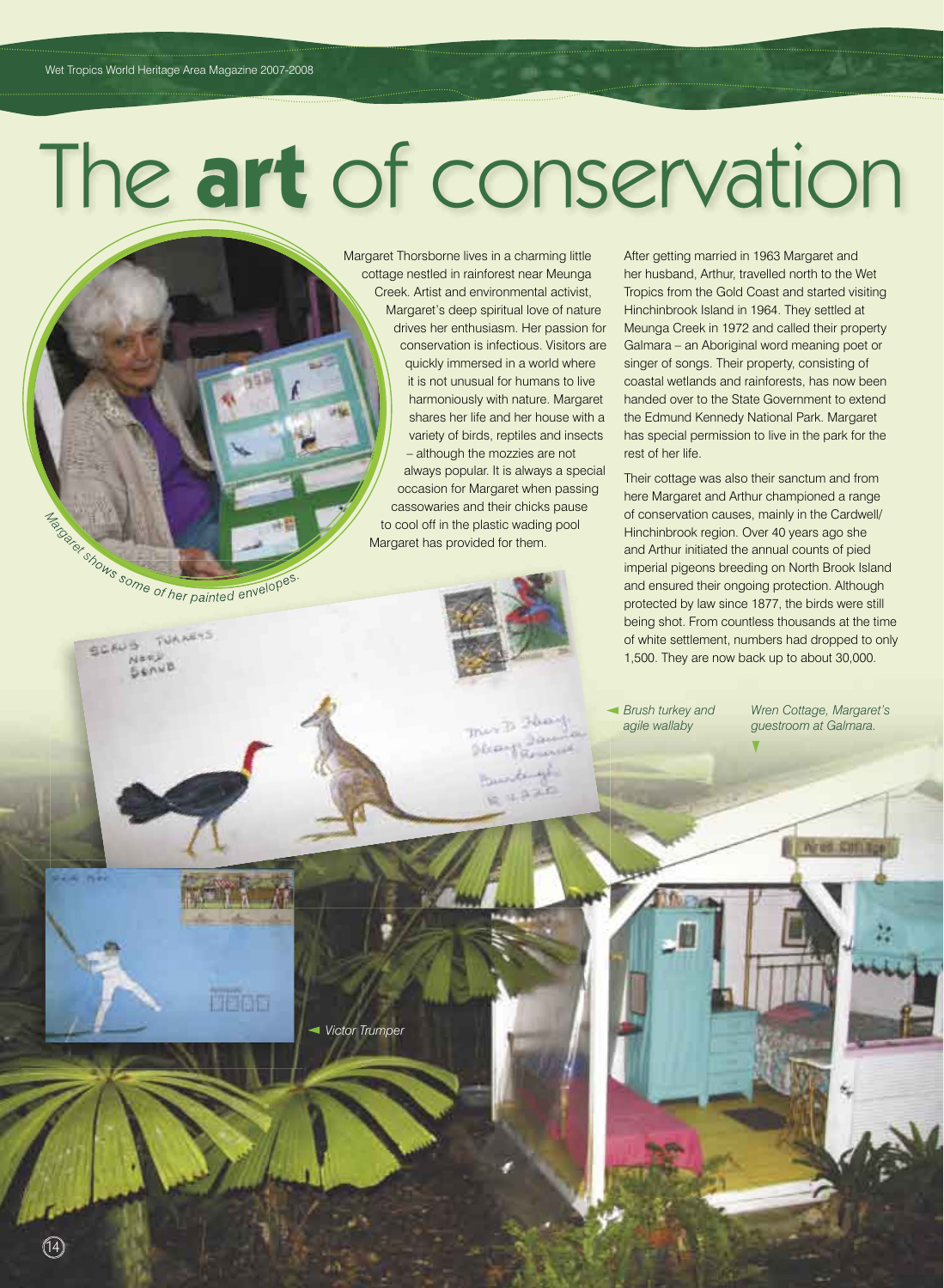She and Arthur also championed the conservation She and Arthur also championed the conservation of Hinchinbrook Island and showcased its special of Hinchinbrook Island and showcased its special features in a book: Hinchinbrook Island – the land features in a book: Hinchinbrook Island – the land time forgot. Margaret and Arthur also collected more than 200 botanical specimens from the area more than 200 botanical specimens from the area and have had two mosses, a vine, a crab and a spider named after them. Since Arthur's death in 1991, Margaret has continued to promote the conservation of local threatened animals such as cassowaries, mahogany gliders, beach stone curlews and dugongs. She is still busy writing letters and submissions to governments and taking part in legal actions to conserve her local environment.

Margaret's artistic talents have mainly been devoted to creating cards and envelopes for her friends, politicians and government agencies. She estimates that she has painted over 2,500 envelopes in her time, often with conservation messages, and matching stamps. Most of her artworks now reside with grateful friends, but she does have some that have been returned to her, carefully stored in an album to protect them from the ravages of wet season mould and insects.



Margaret says that she really doesn't think of herself as an artist. But that may be changing. Recently her small cassowary painting sold for \$400 at a fundraiser for the Alliance to Save Hinchinbrook. And her cassowary cards are a best seller at several visitor centres in the region and raise money for conservation.

Margaret was recently awarded the Queensland Natural History Award in 2006 for her contributions to helping understand our natural history and received a Wet Tropics Cassowary Award in 1999 for her efforts in community conservation.

Photos: Campbell Clarke



## **Help for injured wildlife a phone call awa**

 There are dedicated wildlife carers throughout northern Queensland. Before you phone them, get a precise location of the animal. If you are in a remote area and have some wildlife handling experience, you may decide to pick up the animal and take it to the nearest wildlife carer.

Approach injured and distressed animals with caution. Normally shy wallabies have a nasty kick and bite if they are in pain. Often the best thing to do is approach animals from behind and throw a towel over them. If the animal is cold and wet, the towel will soak up some moisture and trap their body heat. Many wildlife carers keep an emergency towel, pillowcase and cardboard box in their cars for this purpose. Keep the animal in a darkened, quiet environment (not the boot of the car) and keep children and family pets away from the animal.

### **Phone contacts for wildlife carers**

| • Townsville     | 0414 717374                      |
|------------------|----------------------------------|
| • Cairns         | (07) 4053 4467<br>0409 517 101   |
| • Tablelands     | $(07)$ 4091 2683                 |
| • Daintree Coast | $(07)$ 4098 9079<br>0428 736 029 |
| • Julatten       | $(07)$ 4094 1177                 |
| • Cooktown       | $(07)$ 4069 6229                 |

Photo: Mike Trenerry